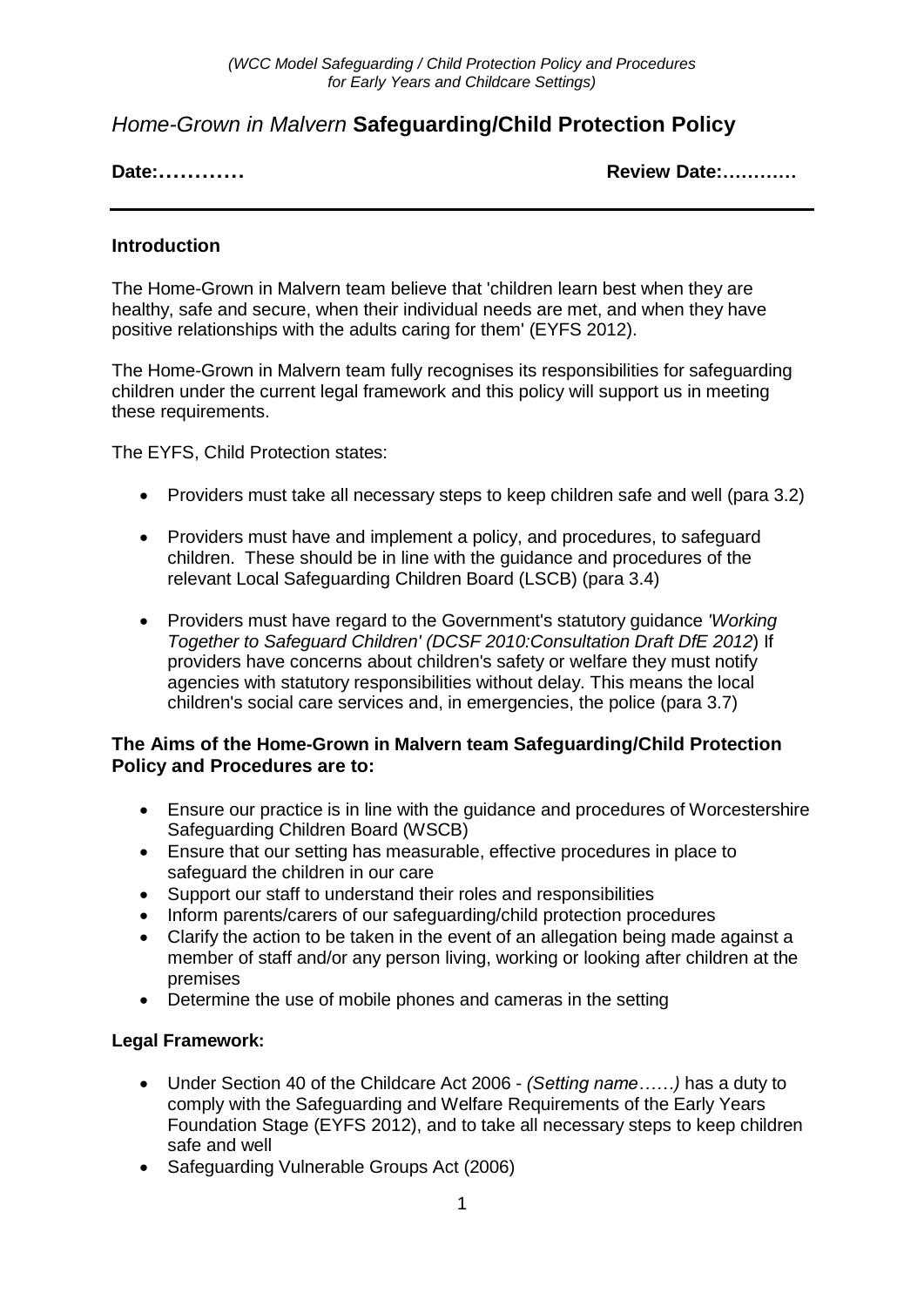- Data Protection Act (1998)
- Working Together to Safeguard Children (DCSF 2010:Consultation Draft, DfE 2012**)**

## **Worcestershire Safeguarding Children Board (WSCB)**

'WSCB consists of senior representatives of the main agencies which have a statutory responsibility to safeguard children. It is a forum for establishing and guiding the services in Worcestershire to safeguard, protect and promote the well-being of children'.

## **Designated Senior Member of Staff for Safeguarding (DSMS)**

The EYFS, Safeguarding and Welfare Requirements, state that:

- A practitioner must be designated to take lead responsibility for safeguarding children in every setting (DSMS)
- The lead practitioner (DSMS) is responsible for liaison with local statutory children's services agencies, and with the Local Safeguarding Children Board (LSCB)
- The lead practitioner (DSMS) must provide support, advice and guidance to any other staff on an ongoing basis, and on any specific safeguarding issue as required
- The lead practitioner (DSMS) must attend a child protection training course that enables them to identify, understand and respond appropriately to signs of possible abuse and neglect, taking account of any advice from the LSCB or local authority on appropriate training courses

At Home-Grown in Malvern the DSMS is Denise Williams and the Deputy DSMSs are Natalie Luce and Hannah Evans.

# **Training**

The EYFS 2012 states that:

- Providers must train all staff to understand their safeguarding policy and procedures
- Training made available by the provider must enable staff to identify signs of possible abuse and neglect at the earliest opportunity, and to respond in a timely and appropriate way

WSCB and Worcestershire County Council (WCC) recommend that:

- The DSMS/Deputy DSMS update their safeguarding training every two years
- Childminders maintain up-to-date knowledge of safeguarding issues; it is recommended that training is refreshed every two years
- All other practitioners, including childminding assistants update their safeguarding knowledge every three years

At Home-grown in Malvern:

All necessary steps are taken to keep children safe and well